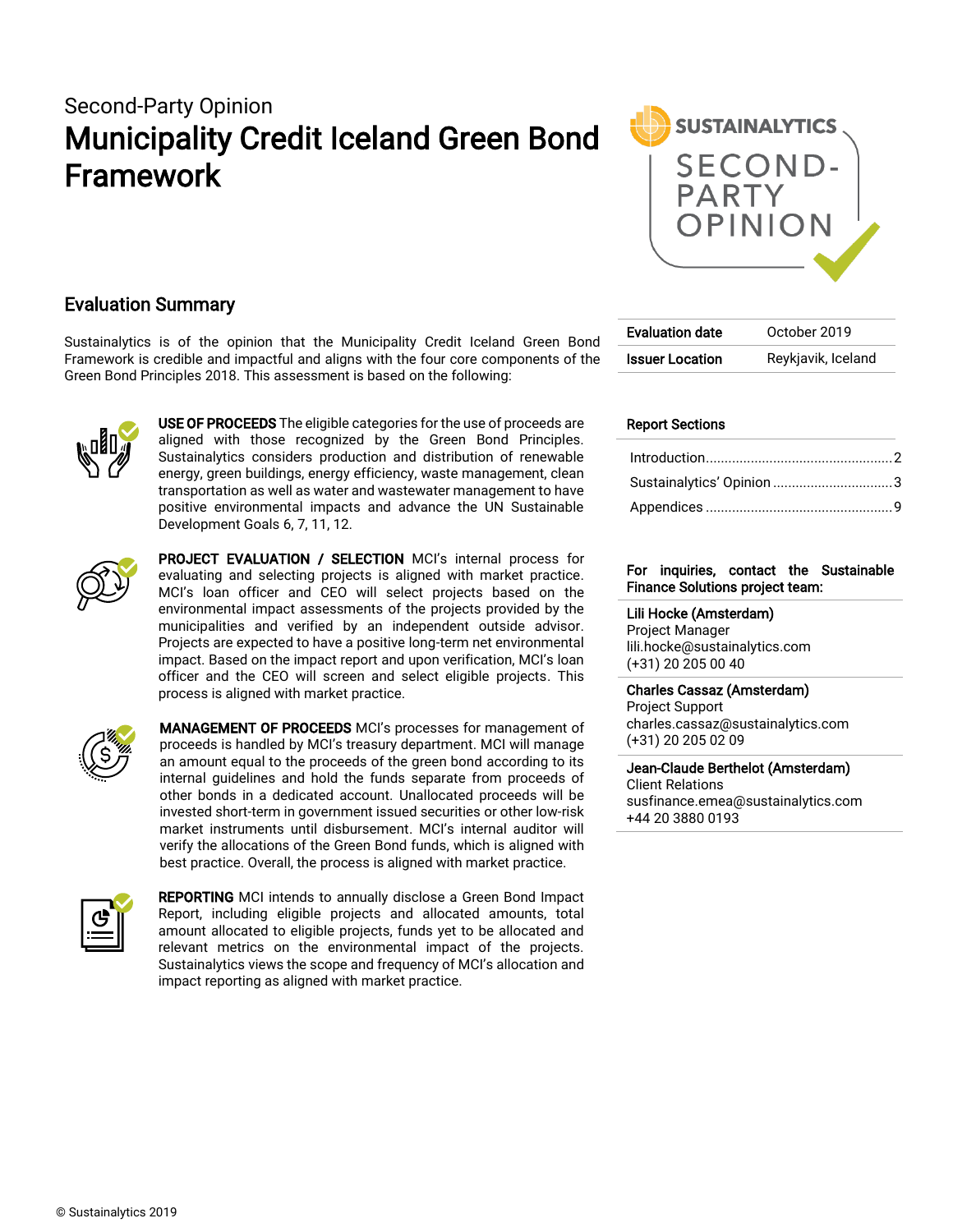

# <span id="page-1-0"></span>Introduction

Municipality Credit of Iceland ("MCI") was established in 1967, with the aim of securing loans on favorable terms to finance projects of general economic interest carried out by Icelandic municipalities. Aligned with the needs of municipalities, MCI-funded projects include educational infrastructure, geothermal energy, roads and solid waste and wastewater treatment and disposal.

MCI has developed the Municipality Credit Iceland Green Bond Framework (the "Framework") under which it intends to issue multiple green bonds and use the proceeds to finance, in whole or in part, future projects that assist municipalities, their organizations or enterprises, in the transition to a low carbon economy and clean technologies.

The Framework defines eligibility criteria in six areas:

- 1. Production and distribution of renewable energy
- 2. Green buildings
- 3. Energy efficiency<br>4. Waste manageme
- Waste management
- 5. Clean transportation
- 6. Water and wastewater management

MCI engaged Sustainalytics to review the Municipality Credit Iceland Green Bond Framework, dated October 2019 and provide a second-party opinion on the Framework's environmental credentials and its alignment with the Green Bond Principles 2018 (GBP). <sup>1</sup> This Framework has been published in a separate document. 2

As part of this engagement, Sustainalytics held conversations with various members of MCI's management team to understand the sustainability impact of their business processes and planned use of proceeds, as well as management of proceeds and reporting aspects of MCI's green bond. Sustainalytics also reviewed relevant public documents and non-public information.

This document contains Sustainalytics' opinion of the Municipality Credit Iceland Green Bond Framework and should be read in conjunction with that Framework.

<sup>1</sup> The Green Bond Principles are administered by the International Capital Market Association and are available a[t https://www.icmagroup.org/green](https://www.icmagroup.org/green-social-and-sustainability-bonds/green-bond-principles-gbp/)[social-and-sustainability-bonds/green-bond-principles-gbp/](https://www.icmagroup.org/green-social-and-sustainability-bonds/green-bond-principles-gbp/) 

 $^2$  The Municipality Credit Iceland Green Bond Framework is available on MCI's website at: www.lanasjodur.is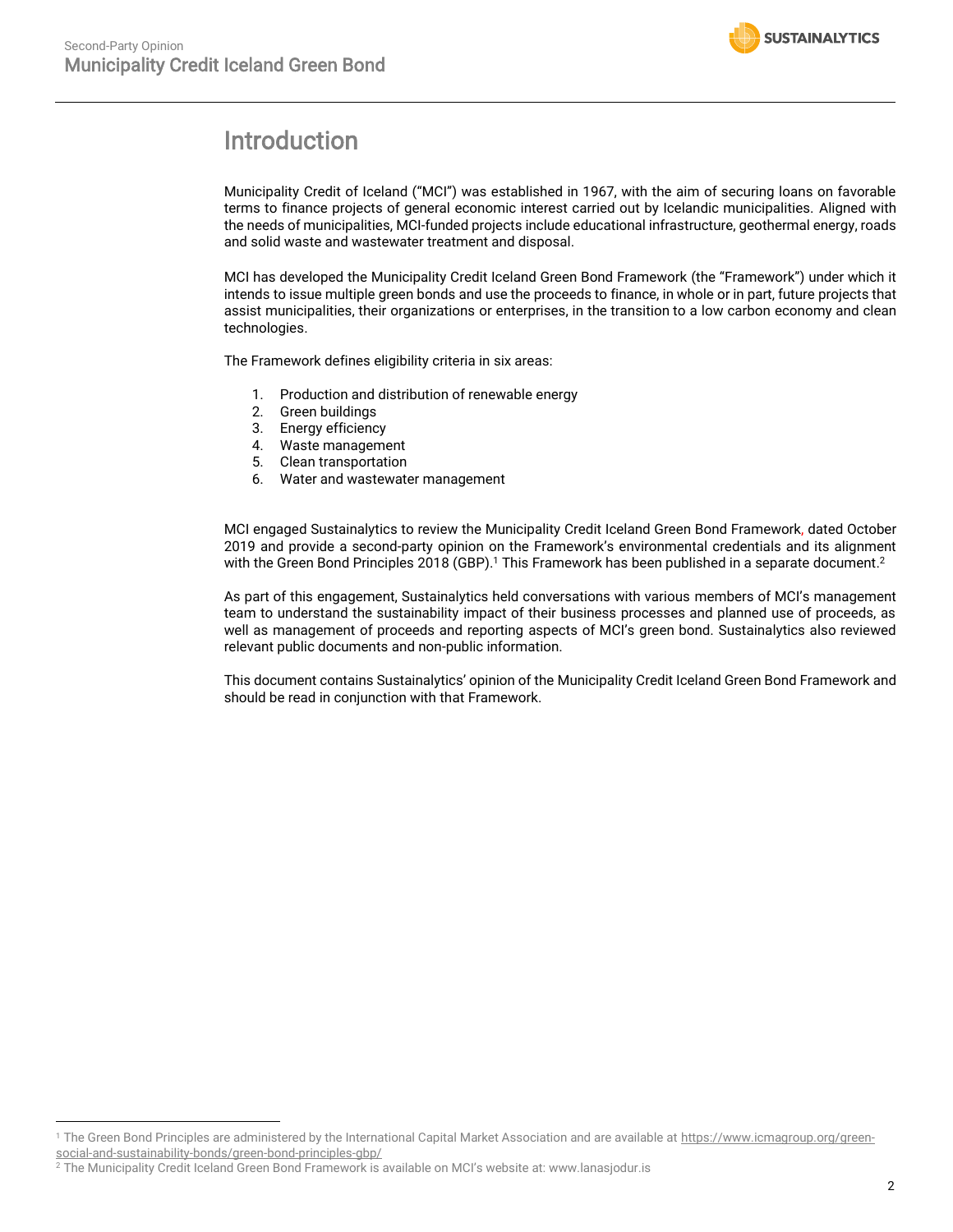# <span id="page-2-0"></span>Sustainalytics' Opinion

# Section 1: Sustainalytics' Opinion on the Municipality Credit Iceland Green Bond Framework Summary

Sustainalytics is of the opinion that the Municipality Credit Iceland Green Bond Framework is credible and impactful, and aligns with the four core components of the GBP. Sustainalytics highlights the following elements of MCI's green bond framework:

- Use of Proceeds:
	- All use of proceed categories of the Framework are recognized as impactful by the GBP. Sustainalytics positively highlights that MCI intends to finance future projects only.
	- Sustainalytics notes that projects financed through the Municipality Credit Iceland Green Bond Framework must be aligned with municipalities' long-term climate policy.<sup>3</sup> Eligible projects shall be part of environmental work in the municipality and be related to national environmental goals and targets, notably including Iceland's aim to achieve carbon neutrality by 2040. In addition, projects must have quantifiable environmental benefits.
	- Under the renewable energy category, MCI intends to finance the production and distribution of renewable energy including, hydro (<25 MW), wind, geothermal (<100g CO2/KWh), bioenergy, biogas and access heat including replacing diesel power plants with small hydro power in remote areas. Sustainalytics positively highlights MCI's clarification that the feedstock for bioenergy and biogas comes from Municipal Solid Waste ("MSW"), Sustainalytics notes that new landfills are excluded from the framework. Sustainalytics positively notes that MCI will require Municipalities to report emissions from renewable energy projects as part on their annual impact report to MCI.
	- MCI's green buildings eligibility criteria are based on third-party certification standards such as a BREEAM rating of "very good" or higher and Nordic Swan Ecolabel (NSE), among other certificates with similar ambitions. BREEAM and NSE have been assessed by Sustainalytics as credible (for more information, see Appendix 1). In addition, the rating must include the following criteria: (i) screening for climate risk and resilience in the design phase, (ii) electricity and space heating coming from 100% renewable sources and (iii) solutions for car-free living and EV charging stations.
	- The energy efficiency category includes investments in technologies including retrofitting LED bulbs for street lighting and efficiency measures in energy systems, including district heating,<sup>4</sup> energy grids/smart grids,<sup>5</sup> energy recovery and energy storage. MCI will also finance energy efficiency measures in municipal activities and operations that lead to a minimum energy savings threshold of 25%. However, minimum energy efficiency thresholds have not been set for the other activities. Sustainalytics acknowledges that projecting estimated energy savings can be challenging and encourages MCI to report transparently on projects financed and total energy saved.
	- MCI intends to finance equipment for waste processing, increasing methane collection from landfill for compressed natural gas (CNG) production to fuel vehicles and increasing re-use and recovery of materials and energy. While methane gas collection can significantly help to reduce GHG emissions from landfill, the waste hierarchy<sup>6</sup> considers waste prevention, re-use and recycling to be prioritized before energy recovery. MCI clarified that methane collection technology will also be financed for old landfill sites where waste has been segregated to a

<sup>&</sup>lt;sup>3</sup> Provided to Sustainalytics, not a public document.

<sup>4</sup> Sourced from geothermal energy.

<sup>&</sup>lt;sup>5</sup> Given the fact that 99.9% of electricity generation in Iceland comes from renewables, Sustainalytics positively notes that investments in electricity grids/smart grids will be dedicated to improving the distribution of low-carbon electricity (hydro or geothermal).

<sup>&</sup>lt;sup>6</sup> The waste hierarchy consists in giving priority to the prevention and reduction of waste and then to prioritize, in order: reuse, recycling and recovery of organic waste by return to the ground, any other recovery, in particular energy recovery and finally disposal. EUR-Lex, "Directive 2008/98/EC", (2008), at: <https://eur-lex.europa.eu/legal-content/EN/TXT/?uri=CELEX:32008L0098>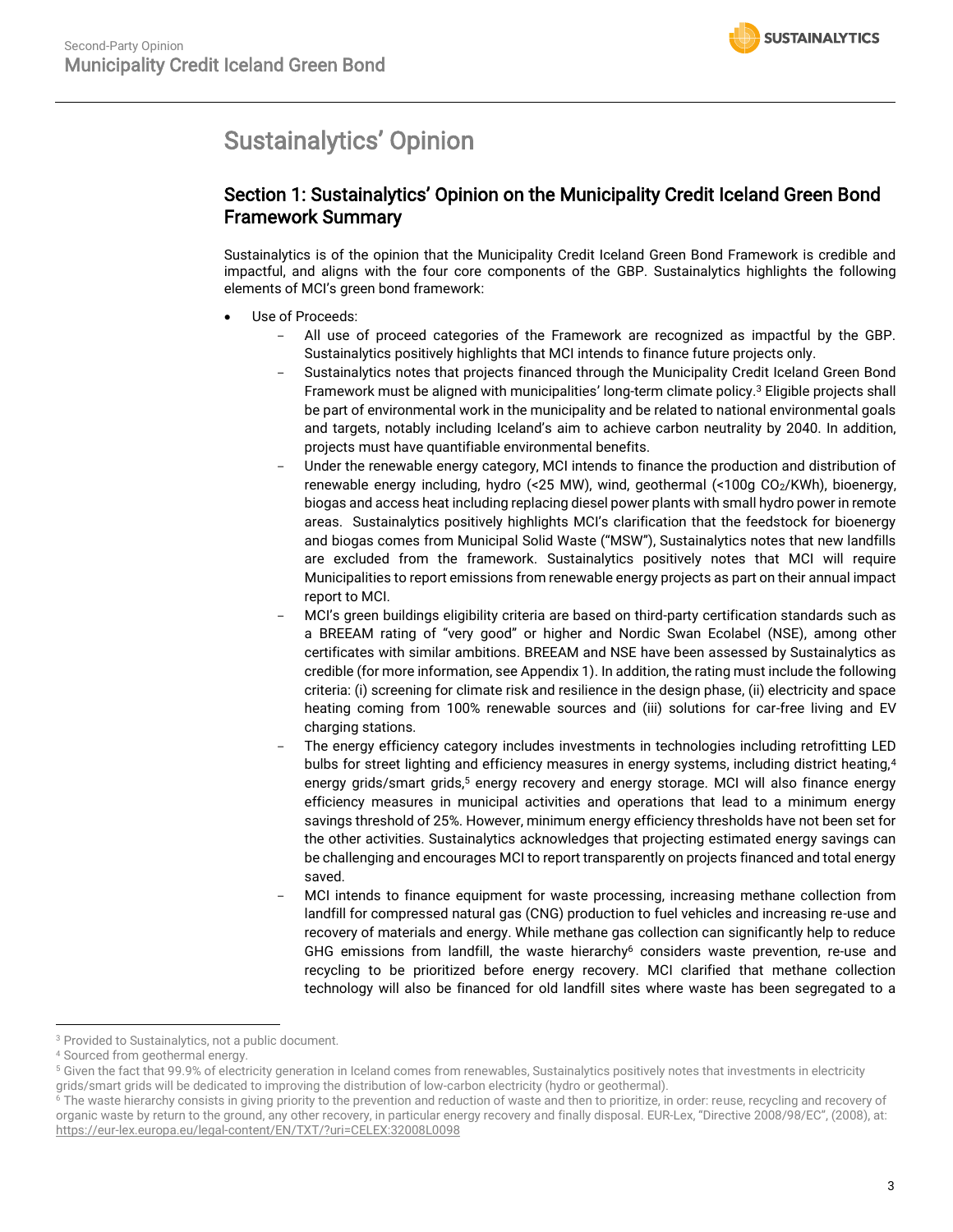certain degree before landfilling, which Sustainalytics views positively. Sustainalytics further notes that all landfill in Reykjavik is planned to be closed by end of year 2020 and that about 40% of old landfills have been closed since 2012, as part of an effort by the government. In addition, equipment for waste processing includes mechanical or optical waste segregation at waste handling stations. Sustainalytics encourages MCI to ask municipalities to ensure good practice and reporting with respect to a capture rate ≥ 75%, according to CBI requirements for landfill gas recovery.<sup>7</sup> Sustainalytics views these expenditures as credible and impactful.

- MCI intends to finance low carbon transportation solutions such as electrical vehicles and e-bike charging stations and infrastructures for bicycle transport and pedestrians, public transportation systems, infrastructure and vehicles for public transport that use renewable energy, such as biogas, as well as infrastructure for harbors to use renewable energy. Sustainalytics notes that MCI has excluded financing of transport solutions where  $CO<sub>2</sub>$  emissions exceed the threshold of 50g/km/passenger, with market best practice being < 10g of CO2/km/passenger. Sustainalytics notes that harbors can have significant negative environmental impacts<sup>8</sup> and acknowledges MCI's clarification that financing will be limited to plug-in technologies for fishing and cruise vessels, so these vessels can use electricity when in the harbor. Furthermore, MCI intends to finance technology solutions for improved logistics, such as fleet management for public transport and other means of fossil fuel free transport.
- The proceeds are also intended to finance water and wastewater infrastructure, especially regarding separating sewage and rainwater, in order to improve water management and protect the sewer system from damage i.e. potential floods in water infrastructure.
- Project Evaluation and Selection:
	- MCI's internal process for evaluating and selecting projects is aligned with market practice. Icelandic municipalities can apply for funding of projects falling under MCI's framework, providing an estimation of the expected impacts of the projects, which is handled either by external or internal sustainability experts. Projects are expected to have a positive long-term net environmental impact. Based on the impact report and upon verification, MCI's loan officer and the CEO will screen and select eligible projects. This process is aligned with market practice.
- Management of Proceeds:
	- MCI's processes for management of proceeds is handled by MCI's treasury department in accordance with internal guidelines and will be verified by the internal auditor. MCI will hold the funds separate from proceeds of other bonds, in a dedicated account. Until disbursement of funds, the proceeds will be invested short-term in government issued securities or other low-risk money market instruments until disbursement. MCI's internal auditor will verify the allocation of the Green Bonds. This process is aligned with market practice.
- Reporting:
	- On an annual basis, MCI will disclose a Green Bond Impact Report on its webpage in Icelandic and/or English.<sup>9</sup> The report will include relevant allocation information such as eligible projects and allocated funds, total funding of eligible projects, and funds yet to be allocated. MCI's allocation of the proceeds will be verified by an external auditor, which is aligned with market best practice. It will also include qualitative and quantitative data regarding the impacts of the projects funded, including estimated saved/avoided  $CO<sub>2</sub>$ -emissions, kWh's of energy saved in efficiency projects and/or any others relevant metrics. Projects are evaluated ex-post throughout the lifetime of the Green Bond to ensure they still comply with the eligibility criteria. The impact reported will be reported on a project-by-project basis. The methodologies for calculating impact will be detailed within the Impact Report. Sustainalytics views MCI's reporting process as transparent and aligned with market practice.

<sup>7</sup> CBI, "Waste Management Criteria", (2019), at:

<https://www.climatebonds.net/files/files/Waste%20Management%20Criteria%20Background%20Document.pdf>

<sup>8</sup> Chanchang, C., et al., (2016), "Environmental and health impact assessment for ports in Thailand", at:

<https://www.ncbi.nlm.nih.gov/pubmed/27364177>

<sup>&</sup>lt;sup>9</sup> MCI's Green Bonds investors are located in Iceland and reports will initially be developed in Icelandic. MCI has indicated that if the investor group expands abroad, reports may also be developed in English.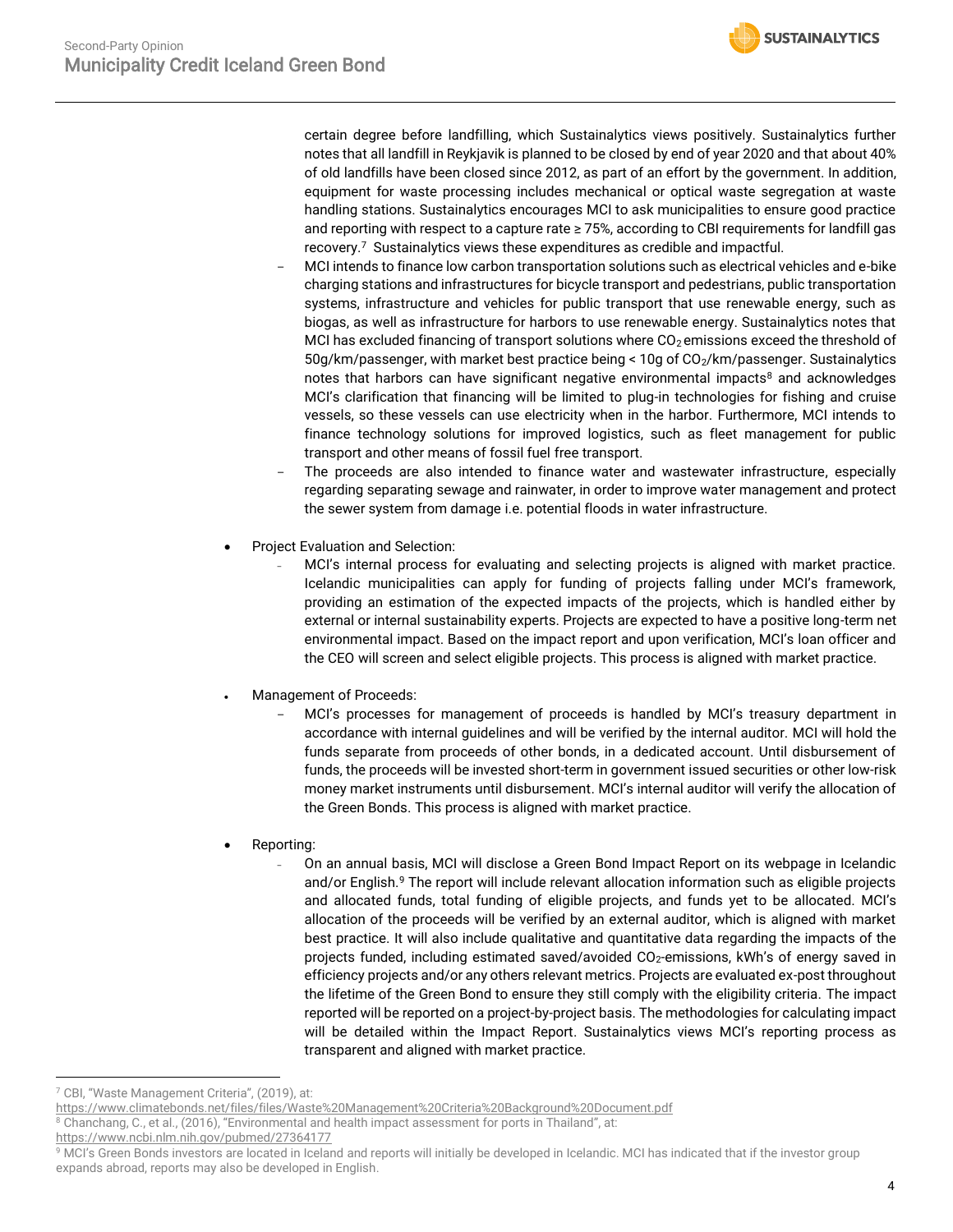#### Alignment with Green Bond Principles 2018

Sustainalytics has determined that the MCI's green bond aligns to the four core components of the Green Bond Principles 2018. For detailed information please refer to Appendix 2: Green Bond/Green Bond Programme External Review Form.

## Section 2: Sustainability Performance of the Issuer

This section is meant to assess the contribution of the framework to the issuer's environmental policy and the risk mitigation guidelines to prevent environmental and social risks associated with infrastructure projects. Since MCI lends proceeds to Icelandic municipalities, this section includes a consideration of Iceland's national environmental policy and legislation with respect to environmental and social risks. This is to provide context around the laws for which municipalities must adhere to in mitigating environmental and social risk since MCI is a lender.

#### Contribution of framework to MCI's environmental policy

MCI has published an environmental policy<sup>10</sup> which aims to make MCI a leader in the Icelandic transition to a low carbon economy and to integrate social responsibility into its operations and decision-making. MCI intends to lend only to municipalities and companies that are owned by municipalities. By issuing green bonds, MCI will encourage municipalities to select positive environmentally impactful projects. As such, the Framework will contribute directly to support MCI's environmental policy and Iceland's climate strategy by providing financial resources to issue green loans for Icelandic municipalities.

According to Iceland's Climate Action Plan for 2018-2030, Iceland commits to 34 actions aimed at driving clean transport, clean energy transformation, climate mitigation in land use and forestry, among others.<sup>11</sup> Some of the use of proceeds categories included in this Framework are in line with the Icelandic Government's Climate Action Plan (notably clean transportation, waste management, and renewable energy).

Sustainalytics is of the opinion that MCI's Framework will contribute to the broader environmental goals outlined in MCI's environmental policy.

#### Well positioned to address common environmental and social risks associated with the projects

Sustainalytics notes the overall importance of the projects and activities that will be financed through this framework. However, as with any large-scale development projects, it is important to ensure that common social and environmental risks are mitigated. For example, community relations/stakeholder participation, land use and biodiversity issues associated with large-scale infrastructure development, emissions, effluents, and waste generated in construction are some of the key risks relevant to the projects and activities of this framework.

MCI lends only to municipalities and companies that are owned by municipalities. Therefore, it is up to the discretion of the municipality to ensure that the risks associated with the use of proceeds of the green bond are mitigated. The Icelandic's Environmental Impact Assessment ("EIA") Act No. 106/2000<sup>12</sup> establishes the cases for which an EIA is mandatory (Annex 1) and those for which its usage is determined on a case-by-case basis (Annex 2). For example, geothermal projects above 50MW or any power plants which production capacity exceeds 10 MW must conduct an impact study beforehand, including industrial projects covering an area above 50ha (projects listed in Annex 1). Regarding Annex 2, projects must be reported to the National Planning Agency, which, after consulting with relevant stakeholder, decides whether it must go through EIA or not.

For projects that are not required to undergo EIA, MCI will refer to its own internal methodology, which is seen as credible. Moreover, MCI requires municipalities to submit an estimation of the environmental benefits based on best practice of MCI's methodology, which is seen as credible by Sustainalytics.

<sup>10</sup> MCI, "Environmental Policy", (2019), at [: https://www.lanasjodur.is/english/environmental-policy/](https://www.lanasjodur.is/english/environmental-policy/)

<sup>11</sup> Iceland's Climate Action Plan pg. 3 <https://www.government.is/lisalib/getfile.aspx?itemid=5b3c6c45-f326-11e8-942f-005056bc4d74>

<sup>&</sup>lt;sup>12</sup> Government of Iceland, "Environmental Impact Assessment Act no. 106/2000", (2000), at:

<https://www.government.is/publications/legislation/lex/?newsid=4dfffdc3-fb1d-11e7-9423-005056bc4d74>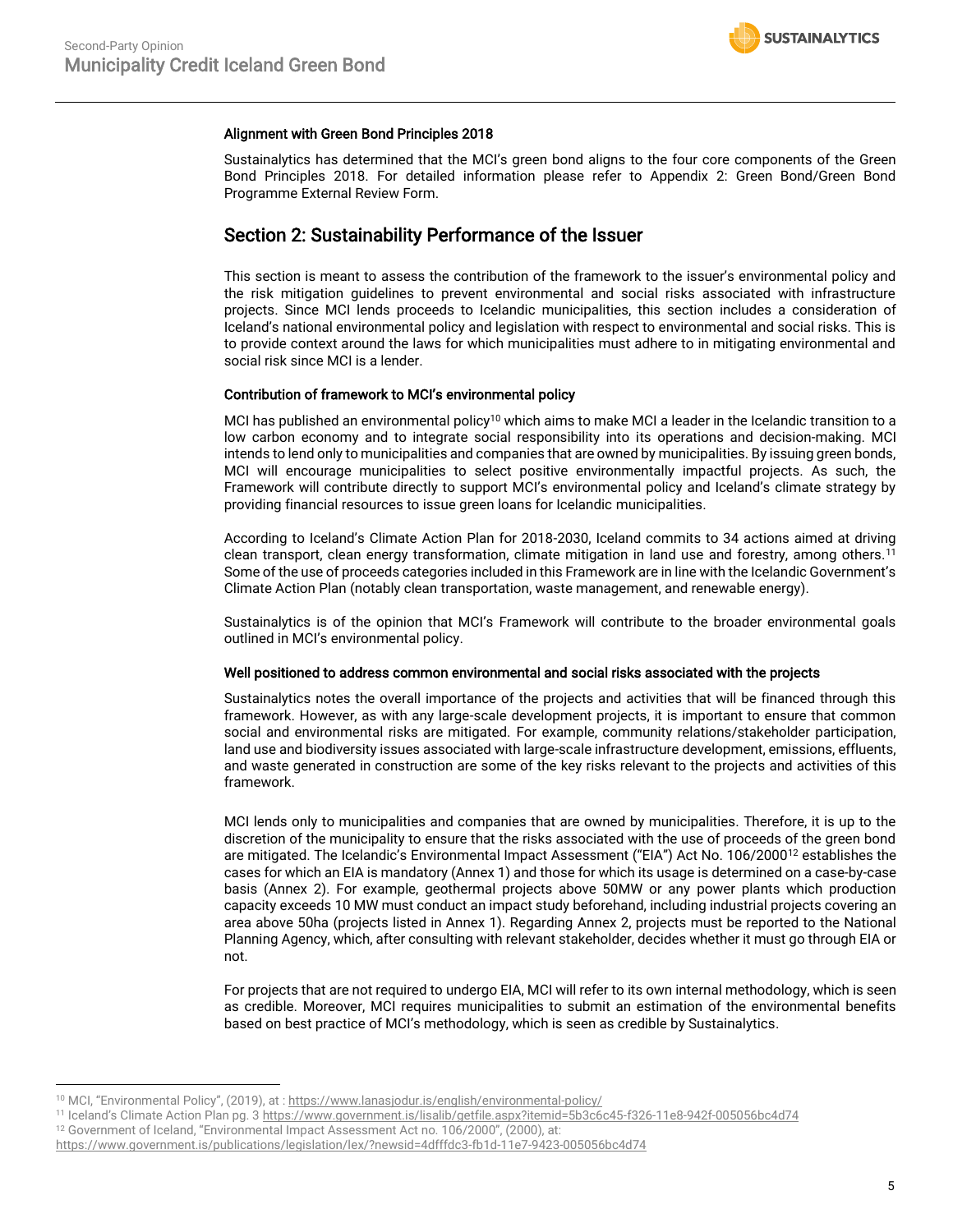

Regarding social risks, the Act on Working Environment, Health and Safety in Workplaces, No. 46/1980<sup>13</sup> establishes the legislative framework for the prevention of health and safety risks. It intended to ensure a safe and healthy working place. Regarding risk prevention, Article 65 establishes that the employer is to conduct a risk assessment based on the safety and health of workers and the risks related to the working environment.

Sustainalytics also underlines that Iceland is a designated country under the Equator Principles, which means that Iceland has robust environmental and social regulations and institutional capacity to protect people and the environment. Based on the above, Sustainalytics is of the opinion that the relevant risk management procedures and regulations are robust and credible, and MCI is well-positioned to issue green bonds.

## Section 3: Impact of Use of Proceeds

All six use of proceeds categories are recognized as impactful by GBP. Sustainalytics has focused on three below where the impact is specifically relevant in local context.

#### Importance of Renewable Energy to Power Energy-Intensive Industries

Iceland's energy sector is unique, being almost entirely carbon-free. In 2016, renewables accounted for 99.9% of the electricity generated in Iceland,<sup>14</sup> the EU28 average being 29.6% in the same year.<sup>15</sup> Hydro power dominates Iceland's electricity generation, covering 73% of the production in 2016; geothermal power accounted for 27%. As such, MCI's green bond proceeds can help maintain Iceland's high portion of clean energy sources.

However, Iceland is one of the world's largest per capita consumers of electricity. In 2016, electricity consumption amounted to 54 MWh/capita, compared to 7 MWh/capita in Germany, 10 MWh/capita in Australia and 13 MWh/capita in the United States.<sup>16</sup> This is due to the importance of the metallurgical industry in the Icelandic economy, primarily the production of aluminum. In fact, metal production has been the main cause for increased GHG emissions in Iceland since 1990.<sup>17</sup> Industrial processes and product use made up 42% of the country's GHG emissions in 2016<sup>18</sup> and based on 2012 data the Nordic Energy Research Institute names the electricity consumption of the aluminum industry as a main reason for the country's high energy consumption,<sup>19</sup> i.e. electricity accounts for 65% of primary aluminum production GHG emissions.<sup>20</sup> Nevertheless, while Iceland's aluminum industry ranks second best in terms emission efficiency (i.e. carbon emitted per kilogram of aluminum produced) behind Norway,<sup>21</sup> aluminum production is expected to increase, driving electricity demand, therefore related GHG emissions, up.<sup>22</sup> Given this context, Sustainalytics is of the opinion that MCI's financing of renewable energy projects can contribute to reduce the carbon emissions from energy intensive industries in Iceland.

#### The Transition of Transportation to Carbon-Neutral

Iceland has set the target to achieve carbon neutrality by 2040 by phasing out fossil fuels and by promoting renewable energy sources, the main use of fossils fuels being transportation and fishing.<sup>23</sup> Road transport alone accounted for 20% of Iceland's GHG emissions in 2016. In 2017, renewable energy sources accounted

[https://www.ilo.org/dyn/travail/docs/1573/Act\\_No\\_46\\_1980\\_with\\_subsequent\\_amendments.pdf](https://www.ilo.org/dyn/travail/docs/1573/Act_No_46_1980_with_subsequent_amendments.pdf)

 $20$  Paraskevas, D., et al., (2016), «Environmental impact analysis of primary aluminum production at country level », at: <https://core.ac.uk/download/pdf/82356307.pdf>

<sup>13</sup> Government of Iceland, "Act on Working Environment, Health and Safety in Workplaces, No. 46/1980", (1980), at:

<sup>14</sup> The Environment Agency of Iceland, "National Inventory Report – Emissions of Greenhouse Gases in Iceland from 1990 to 2016", (2018), at: <https://ust.is/library/Skrar/Atvinnulif/Loftslagsbreytingar/NIR%202018%2015%20April%20submission.pdf>

<sup>15</sup> Eurostat, "SHARE 2017 detailed results", consulted October 2019 at: <https://ec.europa.eu/eurostat/web/energy/data/shares>

<sup>16</sup> IEA, "IEA Atlas of Energy", consulted October 2019 at[: http://energyatlas.iea.org/#!/tellmap/-1118783123](http://energyatlas.iea.org/#!/tellmap/-1118783123)

<sup>17</sup> Ministry of the Environment and Natural Resources, "Iceland's Seventh National Communication and Third Biennial Report", (2018), at:

[https://unfccc.int/files/national\\_reports/annex\\_i\\_natcom/submitted\\_natcom/application/pdf/iceland\\_nc7\\_br3\\_2018\\_final\\_i.pdf](https://unfccc.int/files/national_reports/annex_i_natcom/submitted_natcom/application/pdf/iceland_nc7_br3_2018_final_i.pdf)

<sup>18</sup> Ministry of the Environment and Natural Resources, "Iceland's Climate action Plan for 2018-2030", (2018), at:

<https://www.government.is/library/Files/Icelands%20new%20Climate%20Action%20Plan%20for%202018%202030.pdf>

<sup>19</sup> Nordic Energy Reserach, the [Nordic Council of Ministers,](http://www.norden.org/) Iceland: Over 50% of energy in Iceland used in industry,

<sup>2013:</sup> <https://www.nordicenergy.org/figure/energy-consumption-by-sector/45-of-energy-in-iceland-used-in-industry/>

<sup>&</sup>lt;sup>21</sup> Paraskevas, D., et al., (2016), « Environmental impact analysis of primary aluminum production at country level », at: <https://core.ac.uk/download/pdf/82356307.pdf>

<sup>&</sup>lt;sup>22</sup> Markets & Money Advisory, "Our Energy 2030", (2016), at: <https://www.si.is/media/orku-og-umhverfismal/Iceland-Energy-2030.pdf>

<sup>&</sup>lt;sup>23</sup> Ministry of the Environment and Natural Resources, "Iceland's Seventh National Communication and Third Biennial Report", (2018), at: [https://unfccc.int/files/national\\_reports/annex\\_i\\_natcom/submitted\\_natcom/application/pdf/iceland\\_nc7\\_br3\\_2018\\_final\\_i.pdf](https://unfccc.int/files/national_reports/annex_i_natcom/submitted_natcom/application/pdf/iceland_nc7_br3_2018_final_i.pdf)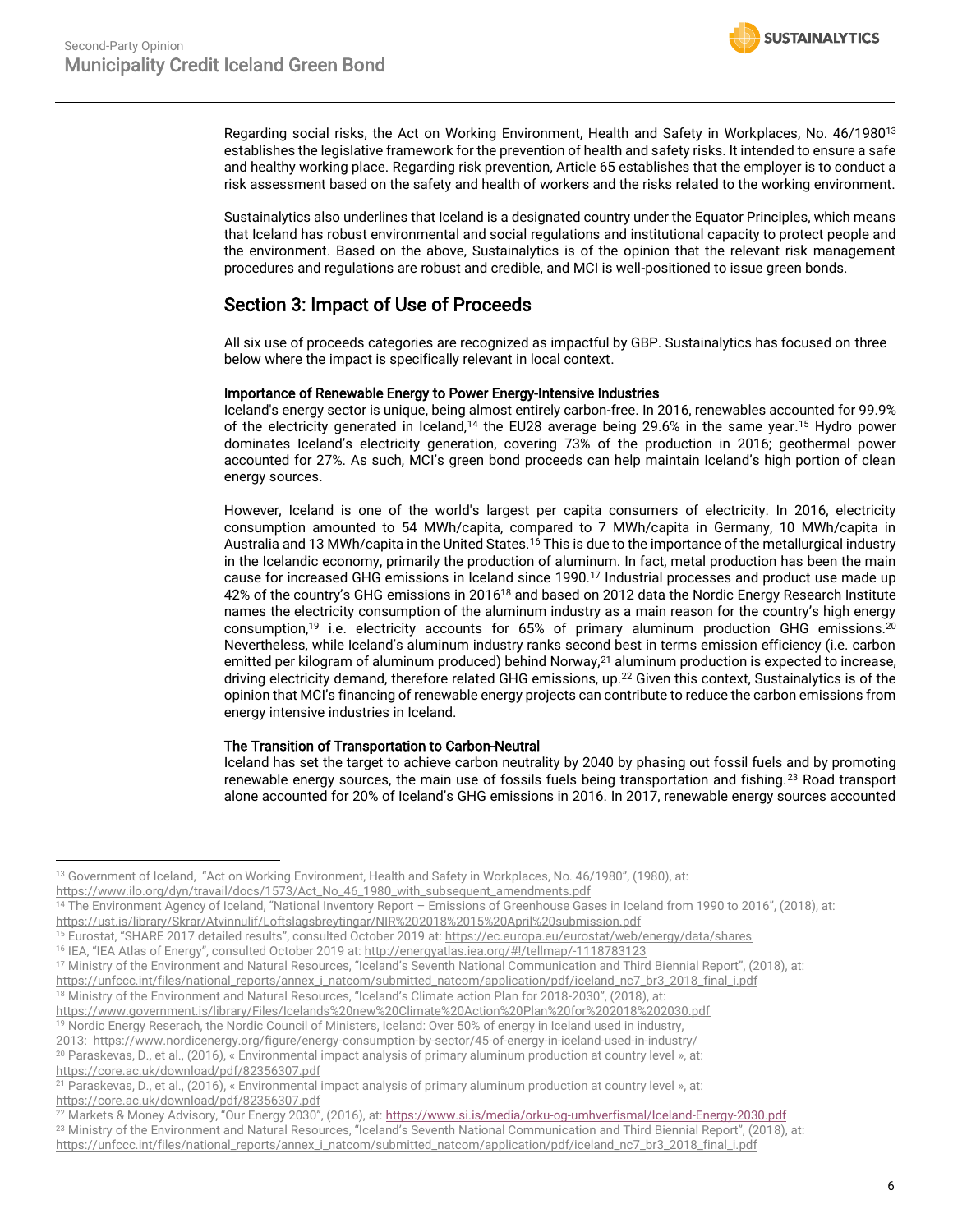<span id="page-6-0"></span>

for only 7.33% of the fuel used for transportation.<sup>24</sup> The government is striving to increase the share of renewables in the transport sector to 10% in 2020 and 40% in 2030.[25](#page-6-0)

To this end, Iceland's Climate Action Plan for 2018-2030 provides measures to be taken by the country to foster clean transportation, including support for infrastructure for electric cars and other clean vehicles, improved infrastructure for electric and regular bicycles, electrical infrastructure in harbors and support for public transport and shared services in transport.<sup>25</sup> For instance, Iceland recently built a ferry powered by electricity to connect the Westman Islands to the mainland.<sup>[25](#page-6-0)</sup> As such, MCI's use of proceeds is in line with Icelandic's public policies and Sustainalytics considers that the financing of electrification of transportation can help to decrease emissions from the sector.

#### Implement Waste Management Policies that are in line with a Circular Economy

While Iceland improved its waste management over the last years and waste amounts decreased after 2008, mainly due to the economic crisis, Iceland's total waste per capita reached 2008 levels again around 2013. Total waste per capita has increased ever since, emphasizing the need to go further to improve waste management and cut related GHG emissions, which accounted for 5.1% of Iceland GHG emissions in 2016.<sup>[25](#page-6-0)</sup> Most of waste related GHG emissions (88%) come from solid waste disposal on land. The Icelandic government plans to set up a tax on organic waste, before phasing-out landfilling completely. To decrease landfill, solutions include increased recycling, improved capture of methane from landfill sites and decreased amount of landfilled bio-waste.<sup>26</sup> Moreover, methane capture from composting provides has a twofold benefit producing energy and fertilizers.<sup>27</sup> For instance, the forthcoming biogas and composting plant in Álfsnes will generate annually three million Nm<sup>3</sup> of methane gas, which can be used as vehicle fuel, and 10-12,000 tonnes of soil improvers. Once in operation, the plant will allow the reuse of 95% of the waste produced by the Reykjavik Area.<sup>28</sup> As such, MCI's intend to finance methane collection from landfill for CNG production is viewed by Sustainalytics as in line with circular economy principles and Iceland's climate action strategy.

### Alignment with/contribution to SDGs

The Sustainable Development Goals (SDGs) were set in September 2015 and form an agenda for achieving sustainable development by the year 2030. This green bond advances the following SDG goals and targets:

| Use of Proceeds           | <b>SDG</b>                                             | <b>SDG target</b>                                                                                                                                                                                                                                                                                                                               |
|---------------------------|--------------------------------------------------------|-------------------------------------------------------------------------------------------------------------------------------------------------------------------------------------------------------------------------------------------------------------------------------------------------------------------------------------------------|
| Category                  |                                                        |                                                                                                                                                                                                                                                                                                                                                 |
| and<br>Production         | 7. Affordable and Clean                                | 7.2 By 2030, increase substantially the share of                                                                                                                                                                                                                                                                                                |
| distribution of renewable | Energy                                                 | renewable energy in the global energy mix                                                                                                                                                                                                                                                                                                       |
| energy                    |                                                        |                                                                                                                                                                                                                                                                                                                                                 |
| Green buildings           | 11. Sustainable Cities and<br>Communities              | 7.3 By 2030, double the global rate of<br>improvement in energy efficiency                                                                                                                                                                                                                                                                      |
|                           |                                                        | 11.2 By 2030, ensure access for all to adequate,<br>safe and affordable housing and basic services<br>and upgrade slums                                                                                                                                                                                                                         |
| Energy efficiency         | 7. Affordable and Clean<br>Energy                      | 7.3 By 2030, double the global rate of<br>improvement in energy efficiency                                                                                                                                                                                                                                                                      |
| Waste management          | 12.<br>Responsible<br>Consumption<br>and<br>Production | 12.4 By 2020, achieve the environmentally sound<br>management of chemicals and all wastes<br>throughout their life cycle, in accordance with<br>international<br>frameworks,<br>agreed<br>and<br>significantly reduce their release to air, water and<br>soil in order to minimize their adverse impacts on<br>human health and the environment |

<sup>24</sup> Eurostat, "SHARE 2017 detailed results", consulted October 2019 at: <https://ec.europa.eu/eurostat/web/energy/data/shares> <sup>25</sup> Ministry of the Environment and Natural Resources, "Iceland's Climate action Plan for 2018-2030", (2018), at:

<sup>26</sup> Ministry of the Environment and Natural Resources, "Iceland's Seventh National Communication and Third Biennial Report", (2018), at:

<https://www.government.is/library/Files/Icelands%20new%20Climate%20Action%20Plan%20for%202018%202030.pdf>

[https://unfccc.int/files/national\\_reports/annex\\_i\\_natcom/submitted\\_natcom/application/pdf/iceland\\_nc7\\_br3\\_2018\\_final\\_i.pdf](https://unfccc.int/files/national_reports/annex_i_natcom/submitted_natcom/application/pdf/iceland_nc7_br3_2018_final_i.pdf) <sup>27</sup> IFP Energies nouvelles, « Production de biométhane : un levier pour l'économie circulaire », consulted October 2019 at :

<https://www.ifpenergiesnouvelles.fr/breve/production-biomethane-levier-leconomie-circulaire>

<sup>28</sup> SORPA, "Biogas and composting plant", consulted October 2019 at[: https://www.sorpa.is/en/locations/Gas-%20og%20jarðgerðarstöð](https://www.sorpa.is/en/locations/Gas-%20og%20jarðgerðarstöð)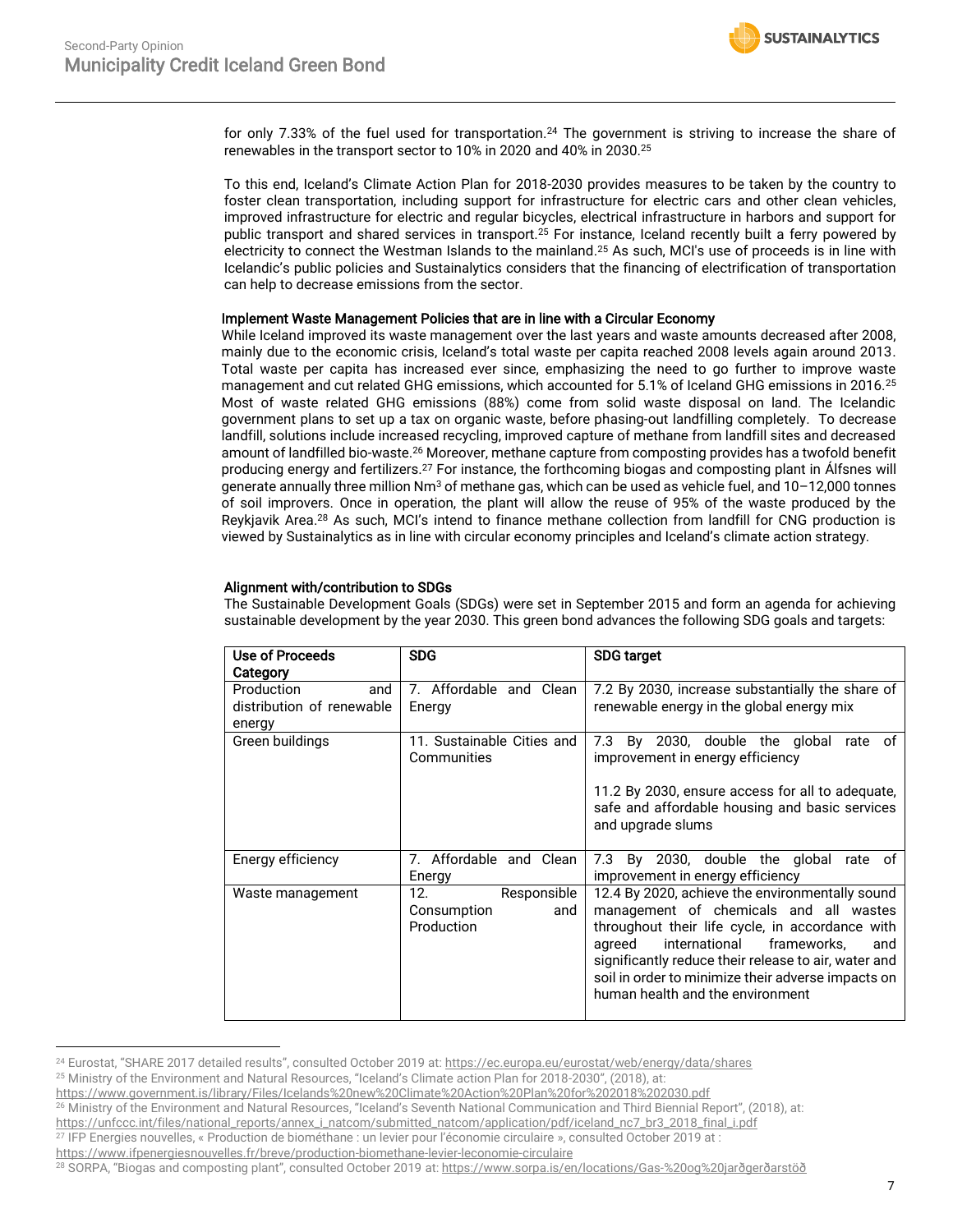

|                                          |                                           | 12.5 By 2030, substantially reduce waste<br>through<br>prevention,<br>reduction,<br>qeneration<br>recycling and reuse                                                                                                                                                                                                       |
|------------------------------------------|-------------------------------------------|-----------------------------------------------------------------------------------------------------------------------------------------------------------------------------------------------------------------------------------------------------------------------------------------------------------------------------|
| Clean transportation                     | 11. Sustainable Cities and<br>Communities | 11.2 By 2030, provide access to safe, affordable,<br>accessible and sustainable transport systems for<br>all, improving road safety, notably by expanding<br>public transport, with special attention to the<br>needs of those in vulnerable situations, women,<br>children, persons with disabilities and older<br>persons |
| Water<br>wastewater<br>and<br>management | Water<br>Clean<br>6.<br>and<br>Sanitation | 6.1 By 2030, achieve universal and equitable<br>access to safe and affordable drinking water for<br>all                                                                                                                                                                                                                     |

# **Conclusion**

MCI has developed the Municipality Credit Iceland Green Bond Framework under which it intends to issue multiple green bonds and use the proceeds to finance future projects related to (i) Production and distribution of renewable energy, (ii) Green buildings, (iii) Energy efficiency, (iv) Waste management, (v) Clean transportation, (vi) Water and wastewater management. The eligible categories and target populations are aligned with the GBP.

MCI's projects evaluation and selection processes as well as management of proceeds and reporting is aligned with market practice.

Based on the above, Sustainalytics considers the Municipality Credit Iceland Green Bond Framework to be robust, credible and transparent.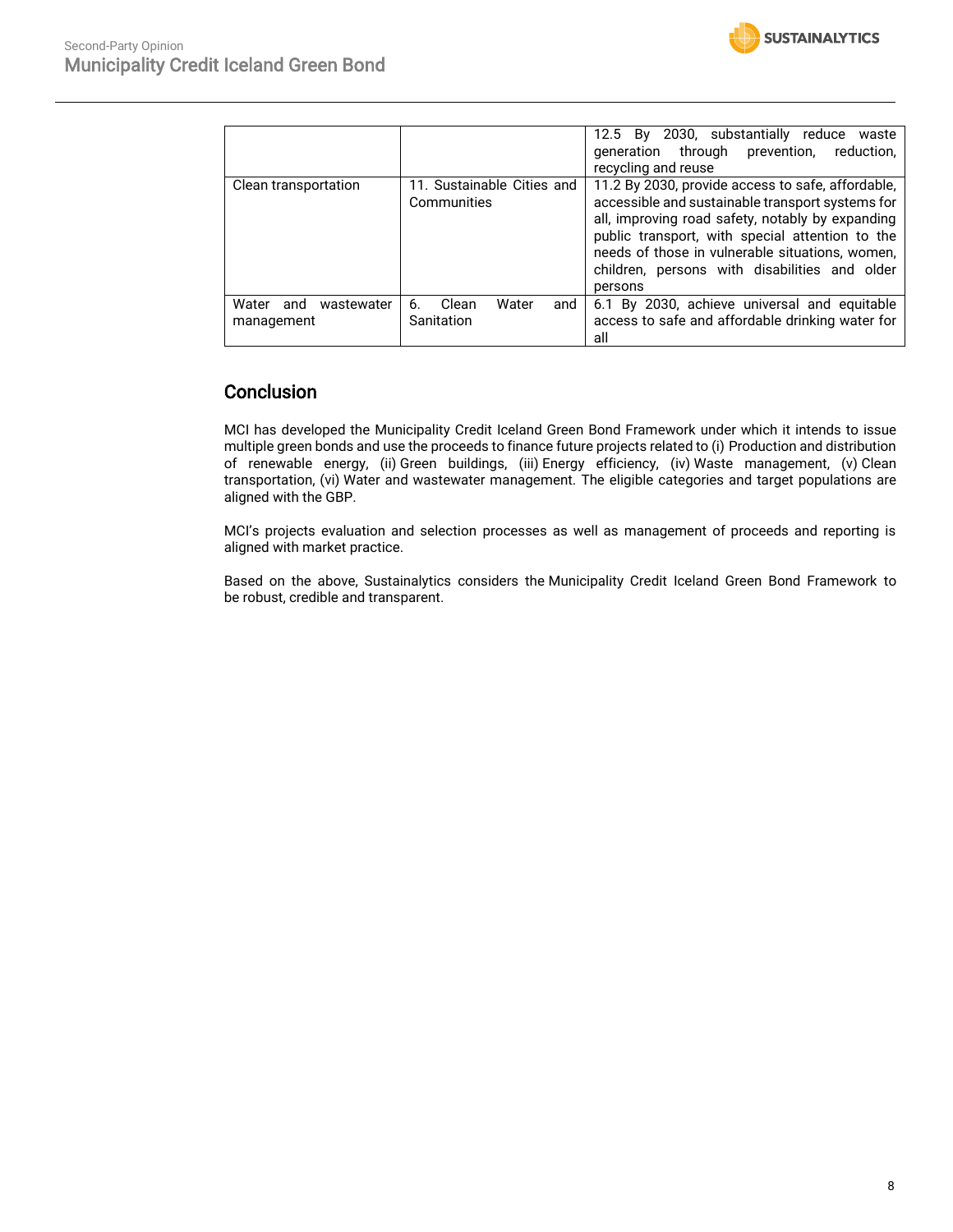# <span id="page-8-0"></span>Appendices

# Appendix 1: Green buildings certification

|                                                                            | Nordic Ecolabel or "Swan"                                                                                                                                                                                                                                                                                                                                                                                                                                                                                                                                                                                                | <b>BREEAM</b>                                                                                                                                                                                                                                                  |
|----------------------------------------------------------------------------|--------------------------------------------------------------------------------------------------------------------------------------------------------------------------------------------------------------------------------------------------------------------------------------------------------------------------------------------------------------------------------------------------------------------------------------------------------------------------------------------------------------------------------------------------------------------------------------------------------------------------|----------------------------------------------------------------------------------------------------------------------------------------------------------------------------------------------------------------------------------------------------------------|
| Background                                                                 | Svanen is owned by "Ecolabelling Sweden",<br>a Swedish state company responsible for<br>both the Swan ecolabel and the EU<br>Ecolabel (or EU Flower). Svanen was first<br>released in 1989 by the Nordic Council of<br>Ministers.                                                                                                                                                                                                                                                                                                                                                                                        | <b>BREEAM (Building Research</b><br>Establishment Environmental<br>Assessment Method) was first published<br>by the Building Research Establishment<br>(BRE) in 1990.<br>Based in the UK.<br>Used for new, refurbished and extension<br>of existing buildings. |
| <b>Certification</b><br>levels                                             | <b>Certified level</b>                                                                                                                                                                                                                                                                                                                                                                                                                                                                                                                                                                                                   | Pass<br>Good<br>Very Good<br>Excellent<br>Outstanding                                                                                                                                                                                                          |
| Areas of<br>Assessment:<br>Environmental<br>Project<br>Management          | General requirements<br>$\bullet$<br>Resource efficiency<br>$\bullet$<br>Indoor environment<br>$\bullet$<br>Chemical products, construction<br>$\bullet$<br>products and materials<br>Quality Management of construction<br>$\bullet$<br>Quality and regulatory requirements<br>$\bullet$<br>Instructions for residents and property<br>$\bullet$<br>managers<br>Point-score requirements (e.g. Energy<br>$\bullet$<br>contributions from local energy<br>sources or energy recovery; Cement<br>and concrete with reduced energy and<br>climate impact; Ecolabelled<br>construction products; Green<br>initiatives, etc. | Management (Man) addresses various<br>aspects: project management,<br>deployment, minimal environmental<br>disturbance worksite and stakeholder<br>engagement.                                                                                                 |
| Areas of<br>Assessment:<br>Environmental<br>Performance<br>of the Building | <b>Materials</b><br>Ventilation<br><b>Building process</b><br>Energy<br><b>Indoor Climate</b>                                                                                                                                                                                                                                                                                                                                                                                                                                                                                                                            | Energy<br>Land Use and Ecology<br>Pollution<br>Transport<br>Materials<br>Water<br>Waste<br><b>Health and Wellbeing</b><br>Innovation                                                                                                                           |
| Requirements                                                               | Minimum thresholds to receive the Swan<br>certification:<br>For apartment buildings at least 17 out of<br>44 possible points must be achieved.                                                                                                                                                                                                                                                                                                                                                                                                                                                                           | Prerequisites depending on the levels of<br>certification + Credits with associated<br>points<br>This number of points is then weighted by<br>item <sup>29</sup> and gives a BREEAM level of<br>certification, which is based on the overall                   |

<sup>29</sup> BREEAM weighting: Management 12%, Health and wellbeing 15%, Energy 19%, Transport 8%, Water 6%, Materials 12.5%, Waste 7.5%, Land Use and ecology 10%, Pollution 10% and Innovation 10%. One point scored in the Energy item is therefore worth twice as much in the overall score as one point scored in the Pollution item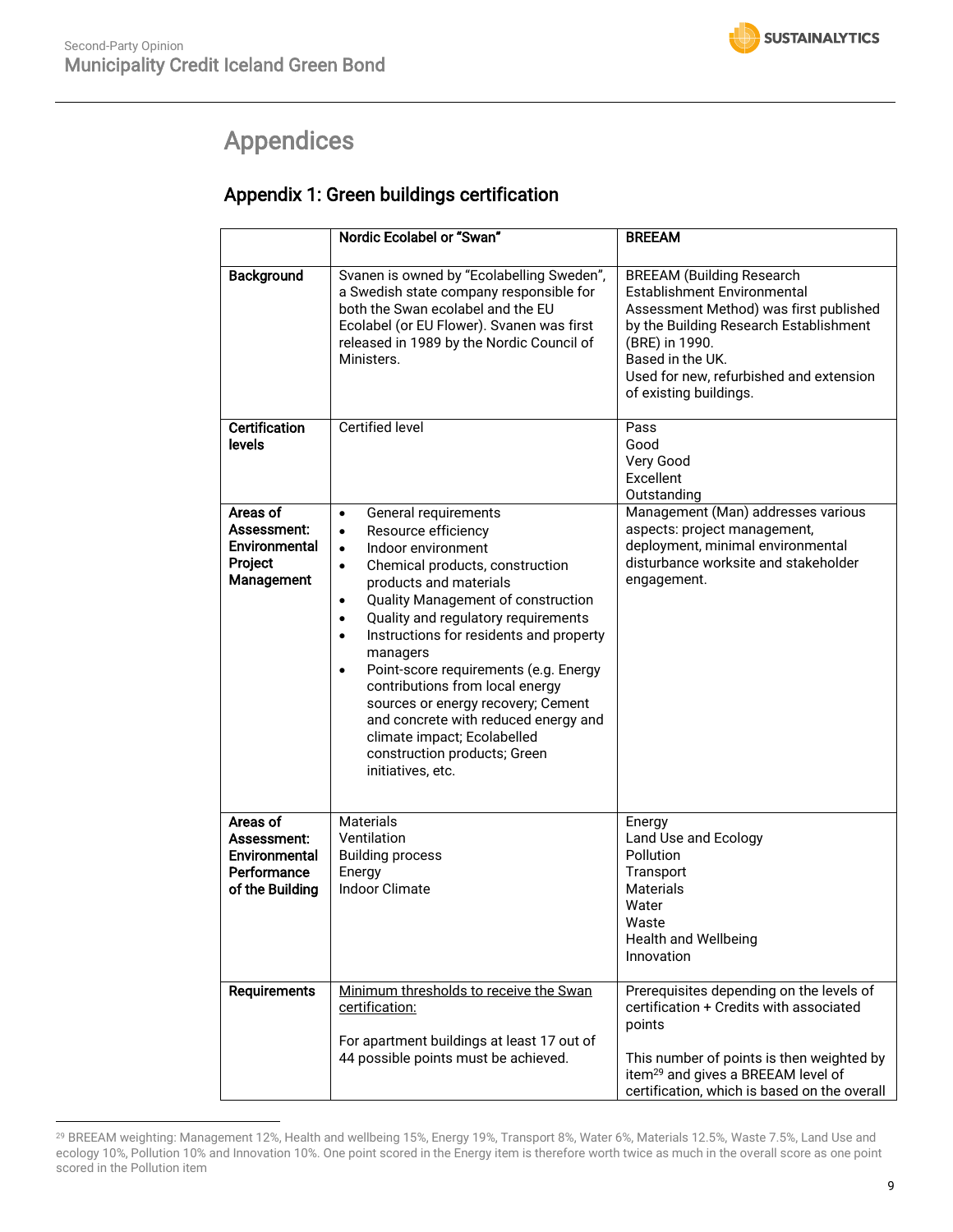

|                               | For small houses at least 16 out of 42<br>possible points must be achieved.<br>For pre-school and school buildings at<br>least 15 out of 39 possible points must be<br>achieved.                          | score obtained (expressed as a<br>percentage). Majority of BREEAM issues<br>are flexible, meaning that the client can<br>choose which to comply with to build their<br>BREEAM performance score.<br>BREAAM has two stages/ audit reports: a<br>'BREEAM Design Stage' and a 'Post<br>Construction Stage', with different<br>assessment criteria. |
|-------------------------------|-----------------------------------------------------------------------------------------------------------------------------------------------------------------------------------------------------------|-------------------------------------------------------------------------------------------------------------------------------------------------------------------------------------------------------------------------------------------------------------------------------------------------------------------------------------------------|
| Performance<br>display        |                                                                                                                                                                                                           | ★★★☆☆                                                                                                                                                                                                                                                                                                                                           |
| <b>Accreditation</b>          |                                                                                                                                                                                                           | <b>BRFFAM International Assessor BRFFAM</b><br>AP BREEAM In Use Assessor                                                                                                                                                                                                                                                                        |
| Qualitative<br>considerations | Used principally in Nordic countries<br>(Iceland, Finland, Sweden and Denmark),<br>the Swan label integrate a full lifecycle<br>assessment for buildings, making it a<br>trustable and solid green label. | Used in more than 70 countries: Good<br>adaptation to the local normative context.<br>Predominant environmental focus.<br>BREEAM certification is less strict (less<br>minimum thresholds) than HQE and LEED<br>certifications.                                                                                                                 |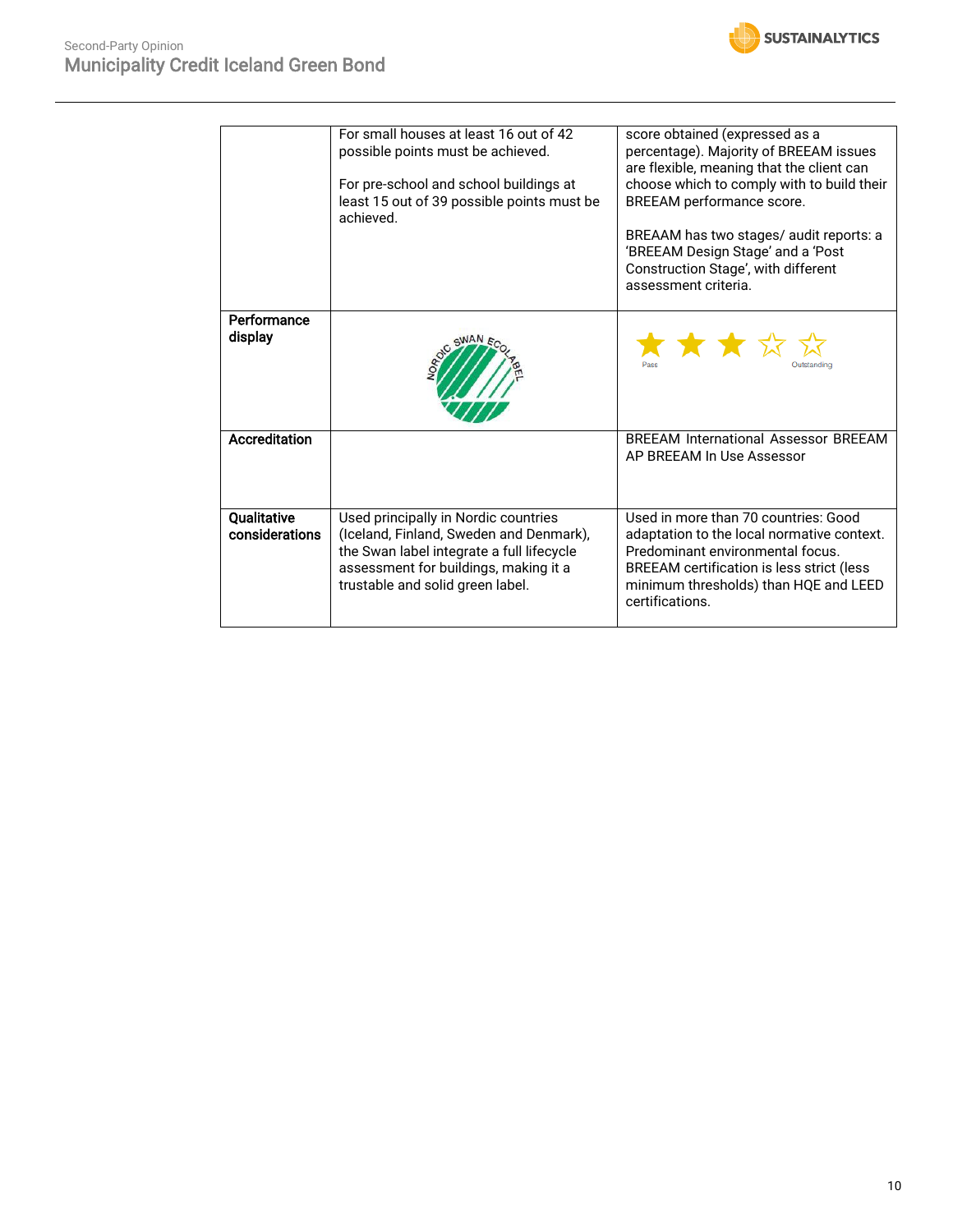

## Appendix 2: Green Bond / Green Bond Programme - External Review Form Section 1. Basic Information

| Issuer name:                                                           | Municipality Credit of Island                    |
|------------------------------------------------------------------------|--------------------------------------------------|
| Green Bond ISIN or Issuer Green Bond Framework<br>Name, if applicable. | Municipality Credit Iceland Green Bond Framework |
| Review provider's name:                                                | Sustainalytics                                   |
| <b>Completion date of this form:</b> October 2019                      |                                                  |
| Publication date of review publication:                                |                                                  |

## Section 2. Review overview

### SCOPE OF REVIEW

The following may be used or adapted, where appropriate, to summarise the scope of the review.

The review assessed the following elements and confirmed their alignment with the GBPs:

| 冈 | Use of Proceeds        | ⊠ | Process for Project Evaluation and<br>Selection |
|---|------------------------|---|-------------------------------------------------|
| ⊠ | Management of Proceeds | ⊠ | Reporting                                       |

### ROLE(S) OF REVIEW PROVIDER

- ☒ Consultancy (incl. 2nd opinion) ☐ Certification
- ☐ Verification ☐ Rating
- □ Other (please specify):

Note: In case of multiple reviews / different providers, please provide separate forms for each review.

### EXECUTIVE SUMMARY OF REVIEW and/or LINK TO FULL REVIEW (if applicable)

Please refer to Evaluation Summary above.

## Section 3. Detailed review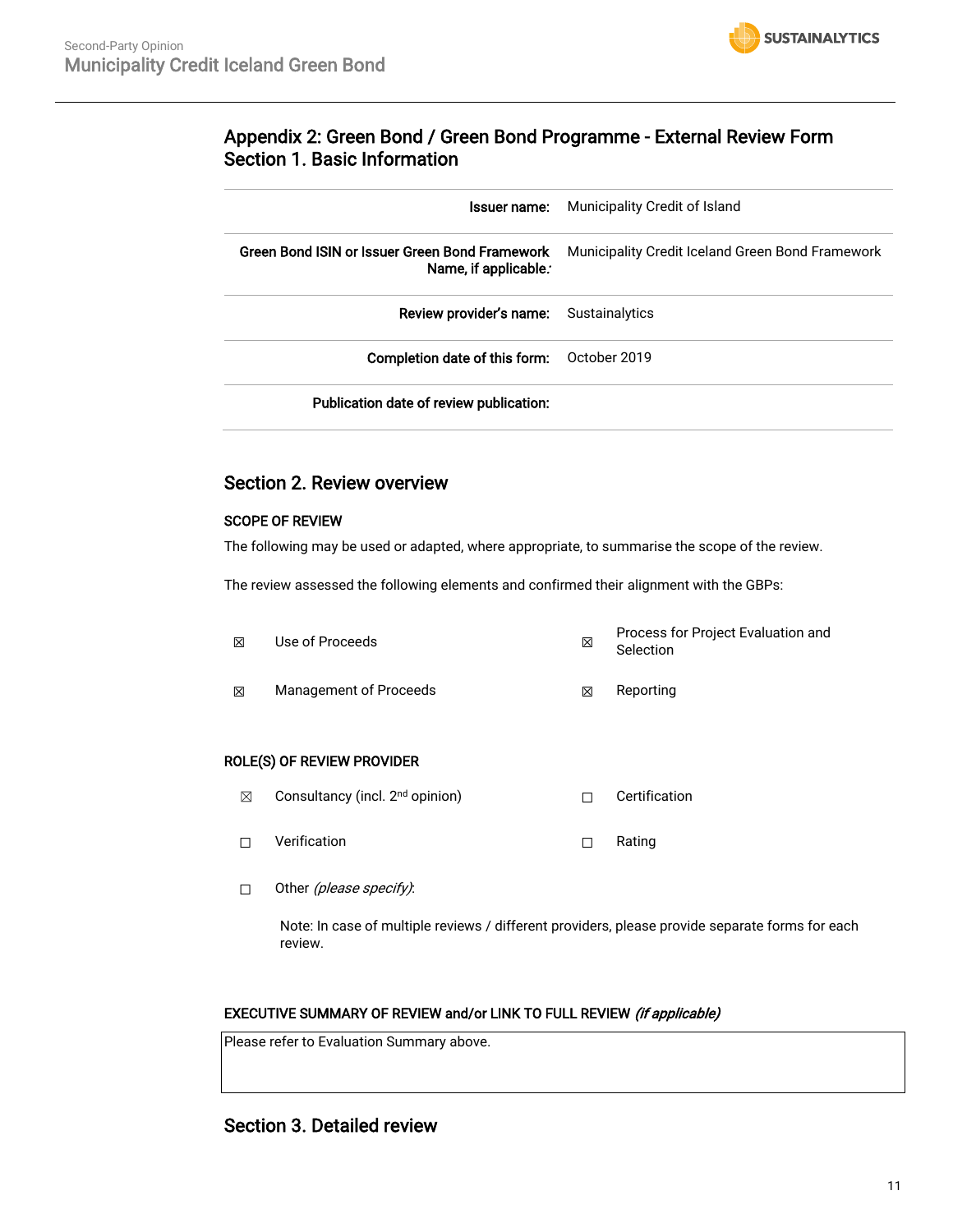

Reviewers are encouraged to provide the information below to the extent possible and use the comment section to explain the scope of their review.

#### 1. USE OF PROCEEDS

Overall comment on section *(if applicable)*:

The eligible categories for the use of proceeds are aligned with those recognized by the Green Bond Principles. Sustainalytics considers production and distribution of renewable energy, green buildings, energy efficiency, waste management, clean transportation as well as water and wastewater management to have positive environmental impacts and advance the UN Sustainable Development Goals 6, 7, 11, 12.

#### Use of proceeds categories as per GBP:

| ⊠           | Renewable energy                                                                                                                | ⊠ | Energy efficiency                                                                  |
|-------------|---------------------------------------------------------------------------------------------------------------------------------|---|------------------------------------------------------------------------------------|
| П           | Pollution prevention and control                                                                                                | П | Environmentally sustainable management of<br>living natural resources and land use |
| П           | Terrestrial and aquatic biodiversity<br>conservation                                                                            | ⊠ | Clean transportation                                                               |
| $\boxtimes$ | Sustainable water and wastewater<br>management                                                                                  | П | Climate change adaptation                                                          |
| П           | Eco-efficient and/or circular economy<br>adapted products, production technologies<br>and processes                             | ⊠ | Green buildings                                                                    |
| □           | Unknown at issuance but currently expected<br>to conform with GBP categories, or other<br>eligible areas not yet stated in GBPs | ⊠ | Other (please specify): Waste management                                           |

If applicable please specify the environmental taxonomy, if other than GBPs:

### 2. PROCESS FOR PROJECT EVALUATION AND SELECTION

Overall comment on section (if applicable):

MCI's internal process for evaluating and selecting projects is aligned with market practice. MCI's loan officer and CEO will select projects based on the environmental impact assessments of the projects provided by the municipalities and verified by an independent outside advisor. Projects are expected to have a positive longterm net environmental impact. Based on the impact report and upon verification, MCI's loan officer and the CEO will screen and select eligible projects. This process is aligned with market practice.

#### Evaluation and selection

- $\boxtimes$  Credentials on the issuer's environmental sustainability objectives
- $\boxtimes$  Defined and transparent criteria for projects eligible for Green Bond proceeds
- $\boxtimes$  Documented process to determine that projects fit within defined categories
- ☐ Documented process to identify and manage potential ESG risks associated with the project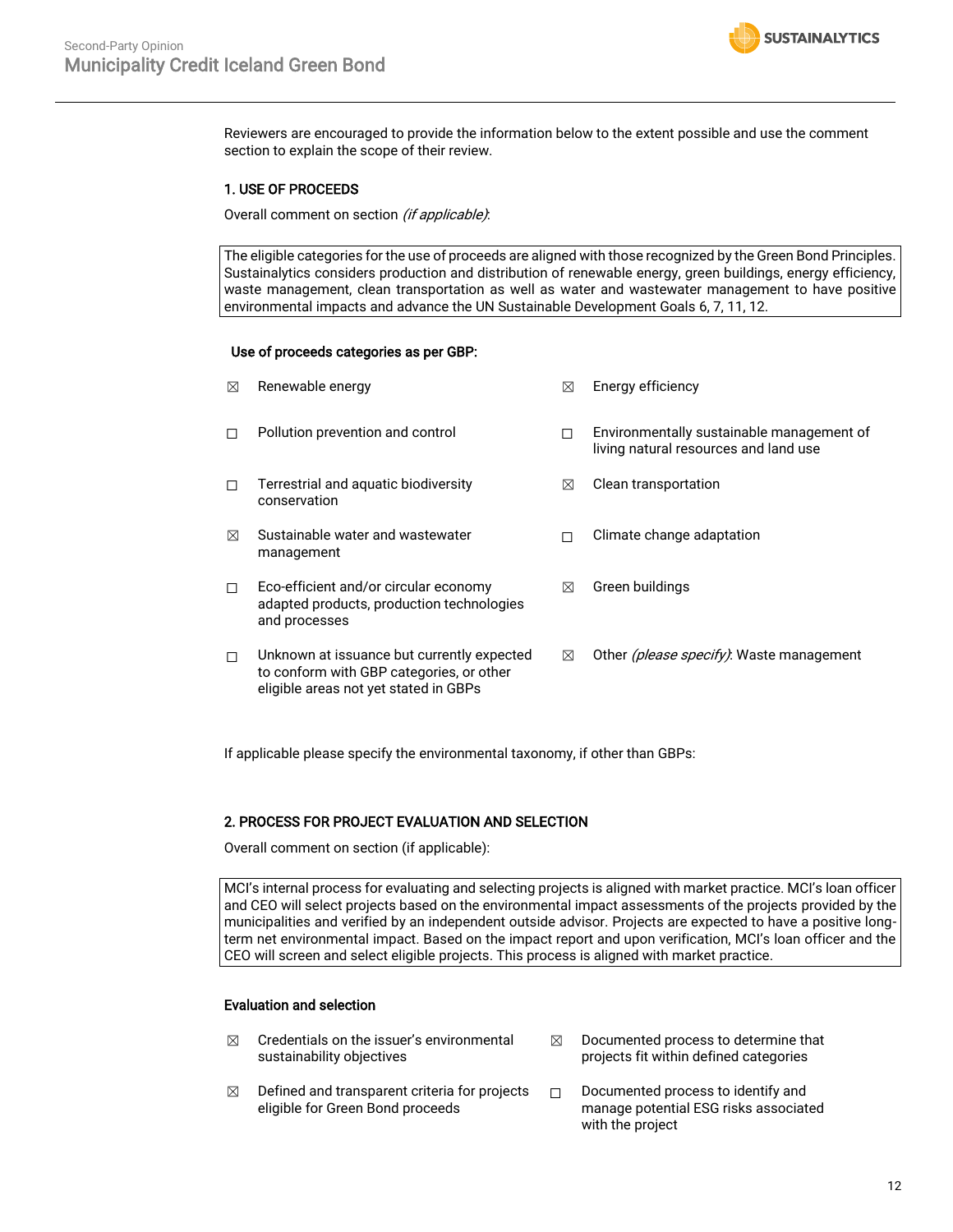

□ Summary criteria for project evaluation and selection publicly available □ Other *(please specify):* 

#### Information on Responsibilities and Accountability

- $\boxtimes$  Evaluation / Selection criteria subject to external advice or verification ☐ In-house assessment
- ☐ Other (please specify):

#### 3. MANAGEMENT OF PROCEEDS

Overall comment on section (if applicable):

MCI's processes for management of proceeds is handled by MCI's treasury department. MCI will manage an amount equal to the proceeds of the green bond according to its internal guidelines and hold the funds separate from proceeds of other bonds in a dedicated account. Unallocated proceeds will be invested shortterm in government issued securities or other low-risk money market instruments until disbursement. MCI's internal auditor will verify the allocations of the Green Bond funds, which is aligned with best practice. Overall, the process is aligned with market practice.

#### Tracking of proceeds:

- $\boxtimes$  Green Bond proceeds segregated or tracked by the issuer in an appropriate manner
- $\boxtimes$  Disclosure of intended types of temporary investment instruments for unallocated proceeds
- □ Other *(please specify)*:

#### Additional disclosure:

- $\boxtimes$  Allocations to future investments only  $\Box$  Allocations to both existing and future
- investments
- ☐ Allocation to individual disbursements ☐ Allocation to a portfolio of
- disbursements
- ☐ Disclosure of portfolio balance of unallocated proceeds □ Other *(please specify)*:

### 4. REPORTING

Overall comment on section (if applicable):

MCI intends to annually disclose a Green Bond Impact Report, including eligible projects and allocated amounts, total amount allocated to eligible projects, funds yet to be allocated and relevant metrics on the environmental impact of the projects. Sustainalytics views the scope and frequency of MCI's allocation and impact reporting as aligned with market practice.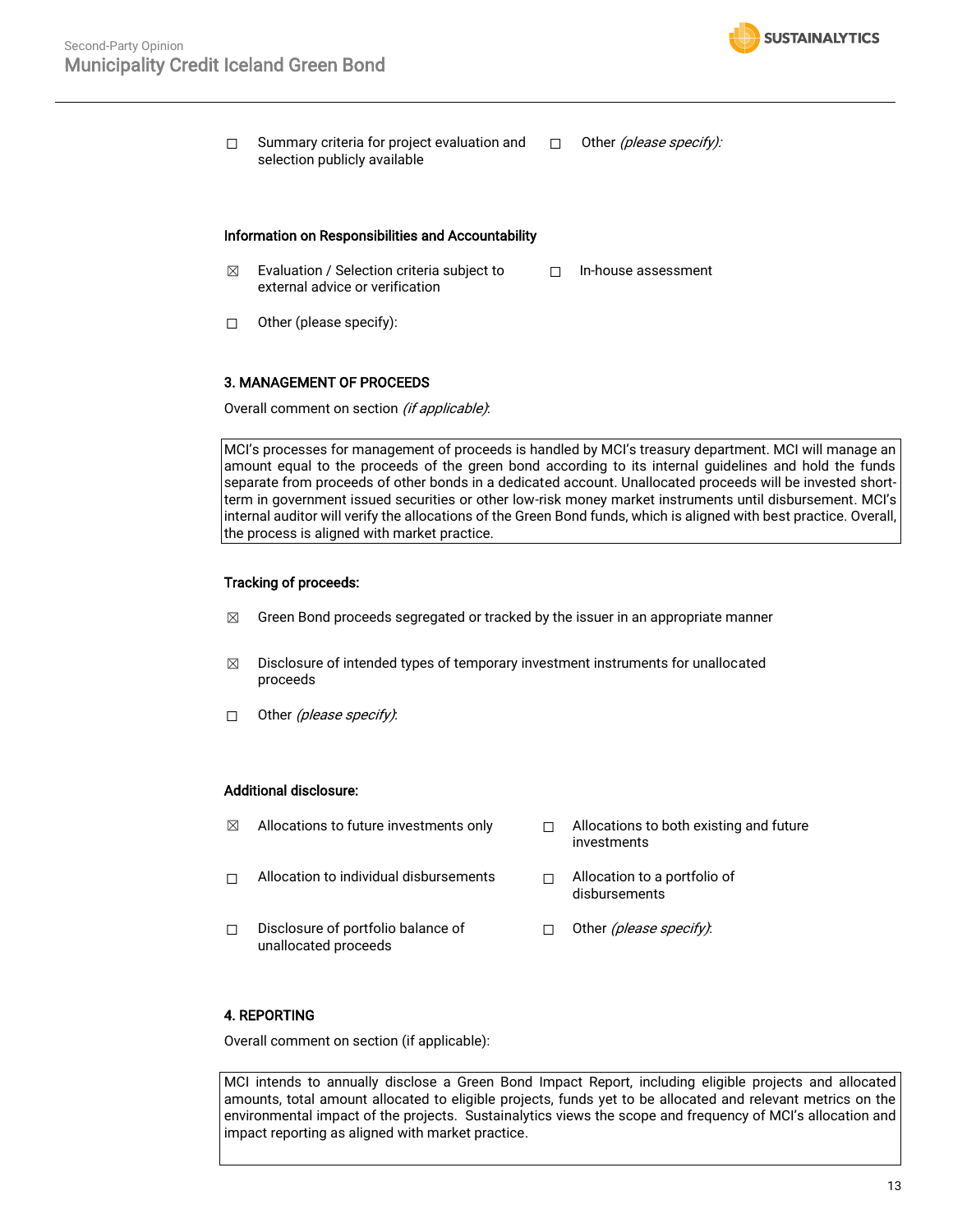

|             | Use of proceeds reporting:    |                                             |             |             |                                                  |
|-------------|-------------------------------|---------------------------------------------|-------------|-------------|--------------------------------------------------|
| $\boxtimes$ | Project-by-project            |                                             | ⊠           |             | On a project portfolio basis                     |
| $\Box$      | Linkage to individual bond(s) |                                             | П           |             | Other (please specify):                          |
|             | Information reported:         |                                             |             |             |                                                  |
|             | $\Box$                        | Allocated amounts                           |             | $\Box$      | Green Bond financed share of total<br>investment |
|             | П                             | Other (please specify):                     |             |             |                                                  |
|             |                               | Frequency:                                  |             |             |                                                  |
|             | ⊠                             | Annual                                      |             | $\Box$      | Semi-annual                                      |
|             | □                             | Other (please specify):                     |             |             |                                                  |
|             |                               |                                             |             |             |                                                  |
|             | Impact reporting:             |                                             |             |             |                                                  |
| □           | Project-by-project            |                                             | $\boxtimes$ |             | On a project portfolio basis                     |
| □           | Linkage to individual bond(s) |                                             | $\Box$      |             | Other (please specify):                          |
|             | Frequency:                    |                                             |             |             |                                                  |
|             | ⊠                             | Annual                                      |             | $\Box$      | Semi-annual                                      |
|             | $\Box$                        | Other (please specify):                     |             |             |                                                  |
|             |                               | Information reported (expected or ex-post): |             |             |                                                  |
|             | ⊠                             | <b>GHG Emissions / Savings</b>              |             | $\boxtimes$ | <b>Energy Savings</b>                            |
|             |                               |                                             |             |             |                                                  |
|             | $\boxtimes$                   | Decrease in water use                       |             | $\Box$      | Other ESG indicators (please<br>specify):        |
|             |                               |                                             |             |             |                                                  |

#### Means of Disclosure

| Information published in financial report |        | Information published in sustainability |
|-------------------------------------------|--------|-----------------------------------------|
| Information published in ad hoc           | $\Box$ | report<br>Other (please specify):       |
| documents                                 |        |                                         |

☐ Reporting reviewed (if yes, please specify which parts of the reporting are subject to external review):

Where appropriate, please specify name and date of publication in the useful links section.

USEFUL LINKS (e.g. to review provider methodology or credentials, to issuer's documentation, etc.)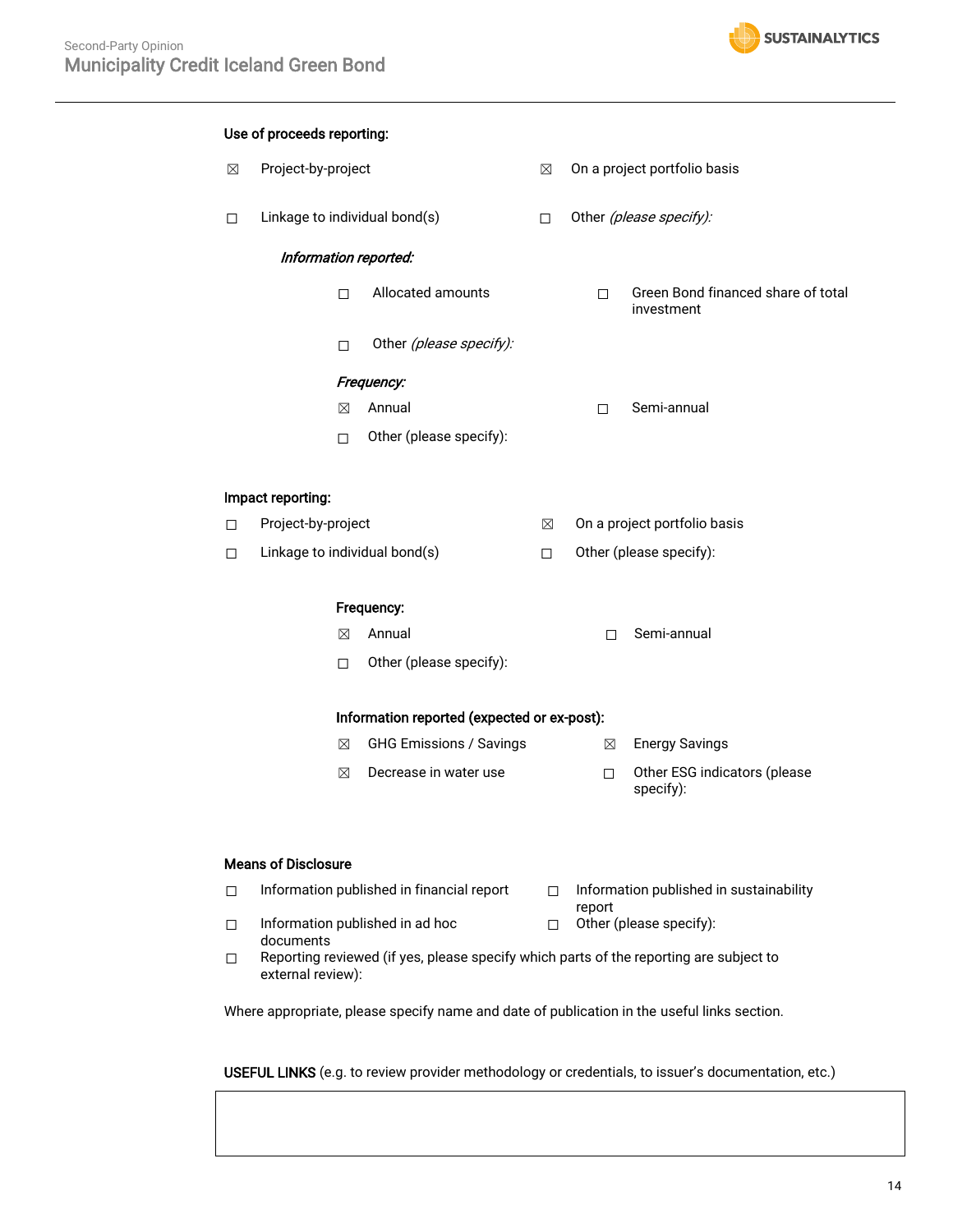#### SPECIFY OTHER EXTERNAL REVIEWS AVAILABLE, IF APPROPRIATE

#### Type(s) of Review provided:

- □ Consultancy (incl. 2<sup>nd</sup> opinion) □ Certification
- ☐ Verification / Audit ☐ Rating
- □ Other (*please specify)*:

Review provider(s): Date of publication:

#### ABOUT ROLE(S) OF INDEPENDENT REVIEW PROVIDERS AS DEFINED BY THE GBP

- i. Second Party Opinion: An institution with environmental expertise, that is independent from the issuer may issue a Second Party Opinion. The institution should be independent from the issuer's adviser for its Green Bond framework, or appropriate procedures, such as information barriers, will have been implemented within the institution to ensure the independence of the Second Party Opinion. It normally entails an assessment of the alignment with the Green Bond Principles. In particular, it can include an assessment of the issuer's overarching objectives, strategy, policy and/or processes relating to environmental sustainability, and an evaluation of the environmental features of the type of projects intended for the Use of Proceeds.
- ii. Verification: An issuer can obtain independent verification against a designated set of criteria, typically pertaining to business processes and/or environmental criteria. Verification may focus on alignment with internal or external standards or claims made by the issuer. Also, evaluation of the environmentally sustainable features of underlying assets may be termed verification and may reference external criteria. Assurance or attestation regarding an issuer's internal tracking method for use of proceeds, allocation of funds from Green Bond proceeds, statement of environmental impact or alignment of reporting with the GBP, may also be termed verification.
- iii. Certification: An issuer can have its Green Bond or associated Green Bond framework or Use of Proceeds certified against a recognised external green standard or label. A standard or label defines specific criteria, and alignment with such criteria is normally tested by qualified, accredited third parties, which may verify consistency with the certification criteria.
- iv. Green Bond Scoring/Rating: An issuer can have its Green Bond, associated Green Bond framework or a key feature such as Use of Proceeds evaluated or assessed by qualified third parties, such as specialised research providers or rating agencies, according to an established scoring/rating methodology. The output may include a focus on environmental performance data, the process relative to the GBP, or another benchmark, such as a 2-degree climate change scenario. Such scoring/rating is distinct from credit ratings, which may nonetheless reflect material environmental risks.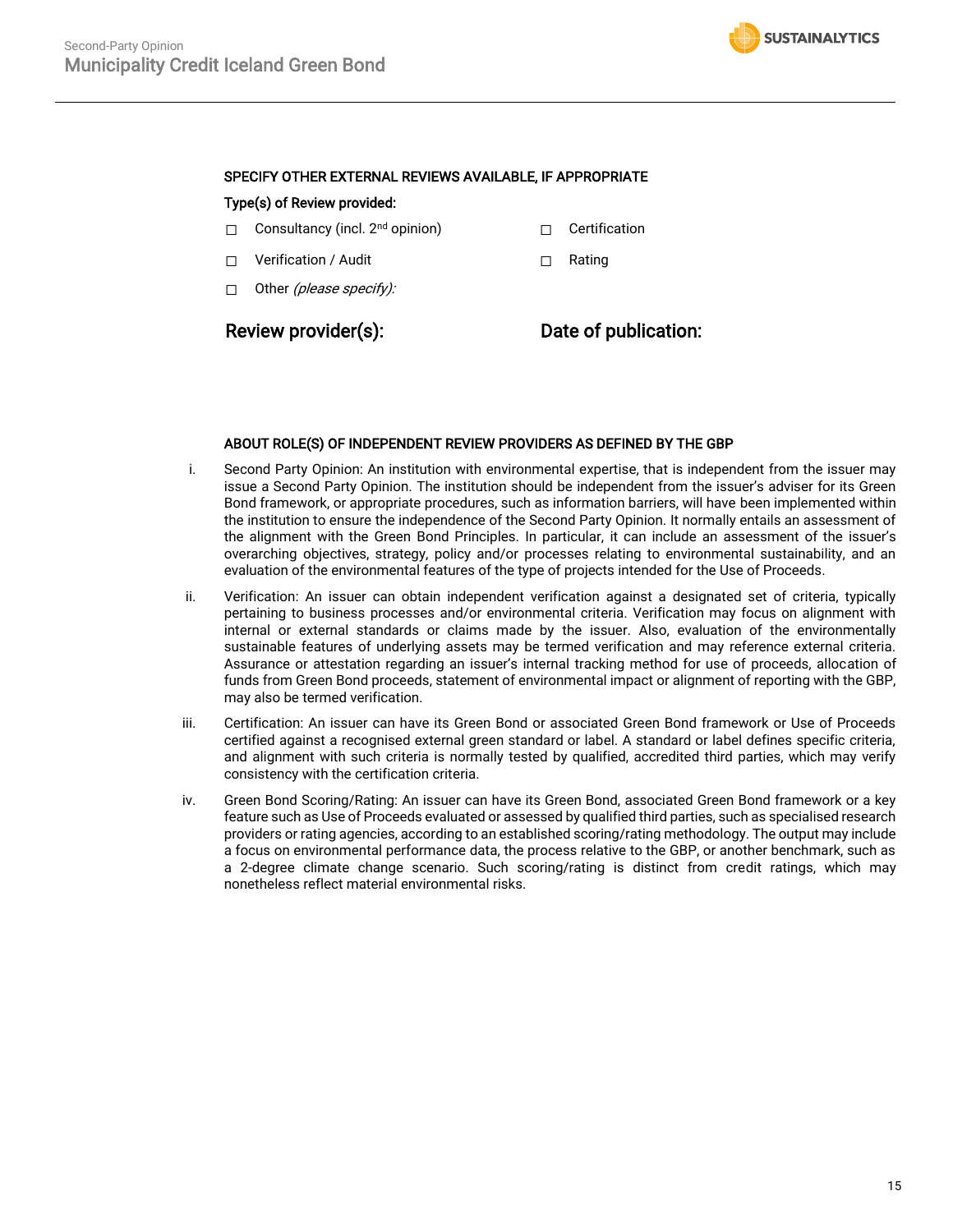

# Disclaimer

© Sustainalytics 2019. All rights reserved.

The intellectual property rights to the information contained herein is vested exclusively in Sustainalytics. No part of this deliverable may be reproduced, disseminated, comingled, used to create derivative works, furnished in any manner, made available to third parties or published, parts hereof or the information contained herein in any form or in any manner, be it electronically, mechanically, through photocopies or recordings without the express written consent of Sustainalytics.

As the information herein is based on information made available by the issuer, the information is provided "as is" and, therefore Sustainalytics does not warrant that the information presented in this deliverable is complete, accurate or up to date, nor assumes any responsibility for errors or omissions and Sustainalytics will not accept any form of liability for the substance of the deliverable and/or any liability for damage arising from the use of this deliverable and/or the information provided in it. Any reference to third party names is for appropriate acknowledgement of their ownership and does not constitute a sponsorship or endorsement by such owner.

Nothing contained in this deliverable shall be construed as to make a representation or warranty on the part of Sustainalytics, express or implied, regarding the advisability to invest in companies, selection of projects or make any kind of business transactions. It shall not be construed as an investment advice (as defined in the applicable jurisdiction), nor be interpreted and construed as an assessment of the issuer's economic performance, financial obligations nor its creditworthiness.

The issuer is fully responsible for certifying and ensuring the compliance with its commitments, for their implementation and monitoring.